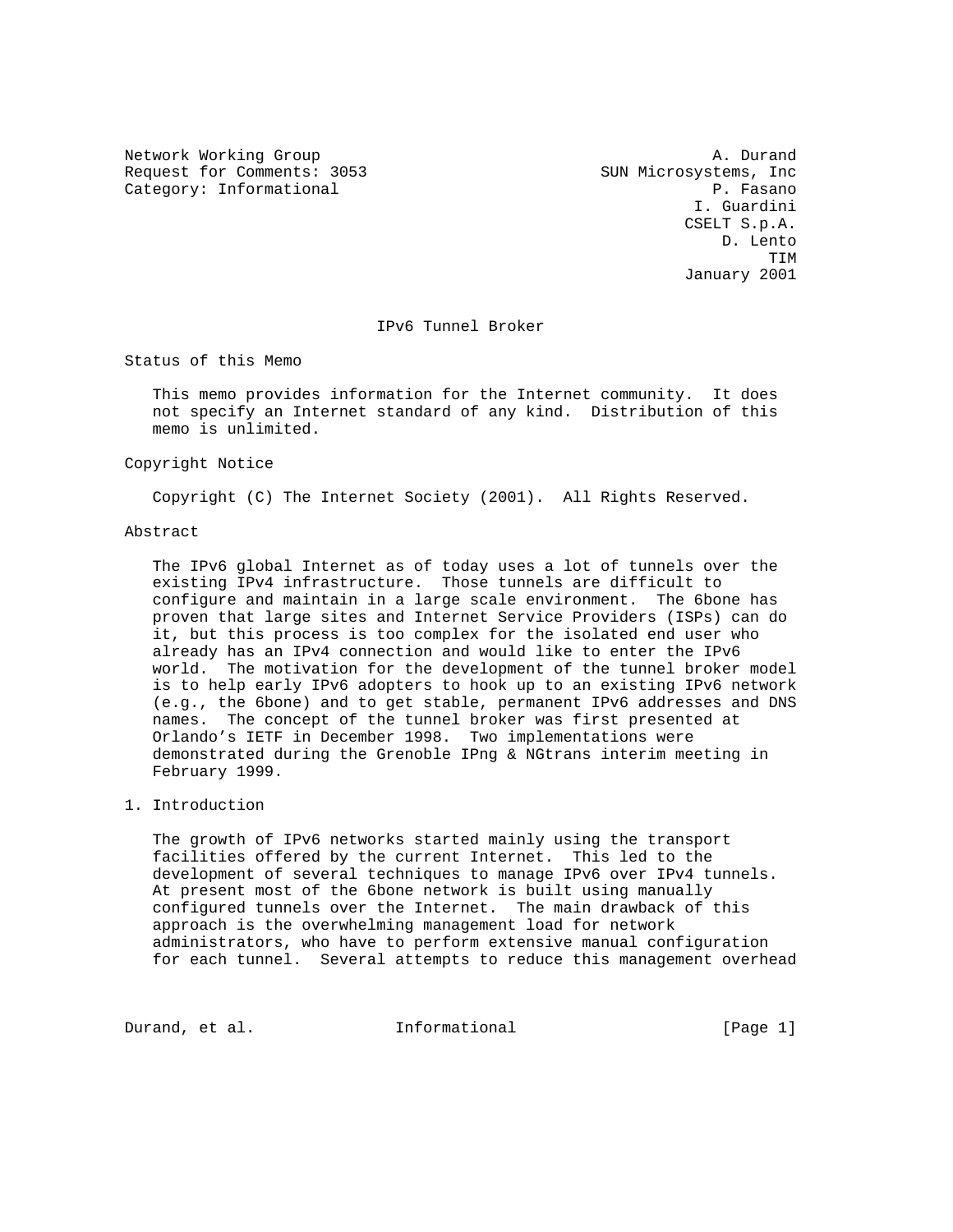have already been proposed and each of them presents interesting advantages but also solves different problems than the Tunnel Broker, or poses drawbacks not present in the Tunnel Broker:

- the use of automatic tunnels with IPv4 compatible addresses [1] is a simple mechanism to establish early IPv6 connectivity among isolated dual-stack hosts and/or routers. The problem with this approach is that it does not solve the address exhaustion problem of IPv4. Also there is a great fear to include the complete IPv4 routing table into the IPv6 world because this would worsen the routing table size problem multiplying it by 5;
- 6over4 [2] is a site local transition mechanism based on the use of IPv4 multicast as a virtual link layer. It does not solve the problem of connecting an isolated user to the global IPv6 Internet;
- 6to4 [3] has been designed to allow isolated IPv6 domains, attached to a wide area network with no native IPv6 support (e.g., the IPv4 Internet), to communicate with other such IPv6 domains with minimal manual configuration. The idea is to embed IPv4 tunnel addresses into the IPv6 prefixes so that any domain border router can automatically discover tunnel endpoints for outbound IPv6 traffic.

 The Tunnel Broker idea is an alternative approach based on the provision of dedicated servers, called Tunnel Brokers, to automatically manage tunnel requests coming from the users. This approach is expected to be useful to stimulate the growth of IPv6 interconnected hosts and to allow early IPv6 network providers to provide easy access to their IPv6 networks.

 The main difference between the Tunnel Broker and the 6to4 mechanisms is that the they serve a different segment of the IPv6 community:

- the Tunnel Broker fits well for small isolated IPv6 sites, and especially isolated IPv6 hosts on the IPv4 Internet, that want to easily connect to an existing IPv6 network;
- the 6to4 approach has been designed to allow isolated IPv6 sites to easily connect together without having to wait for their IPv4 ISPs to deliver native IPv6 services. This is very well suited for extranet and virtual private networks. Using 6to4 relays, 6to4 sites can also reach sites on the IPv6 Internet.

Durand, et al. **Informational** [Page 2]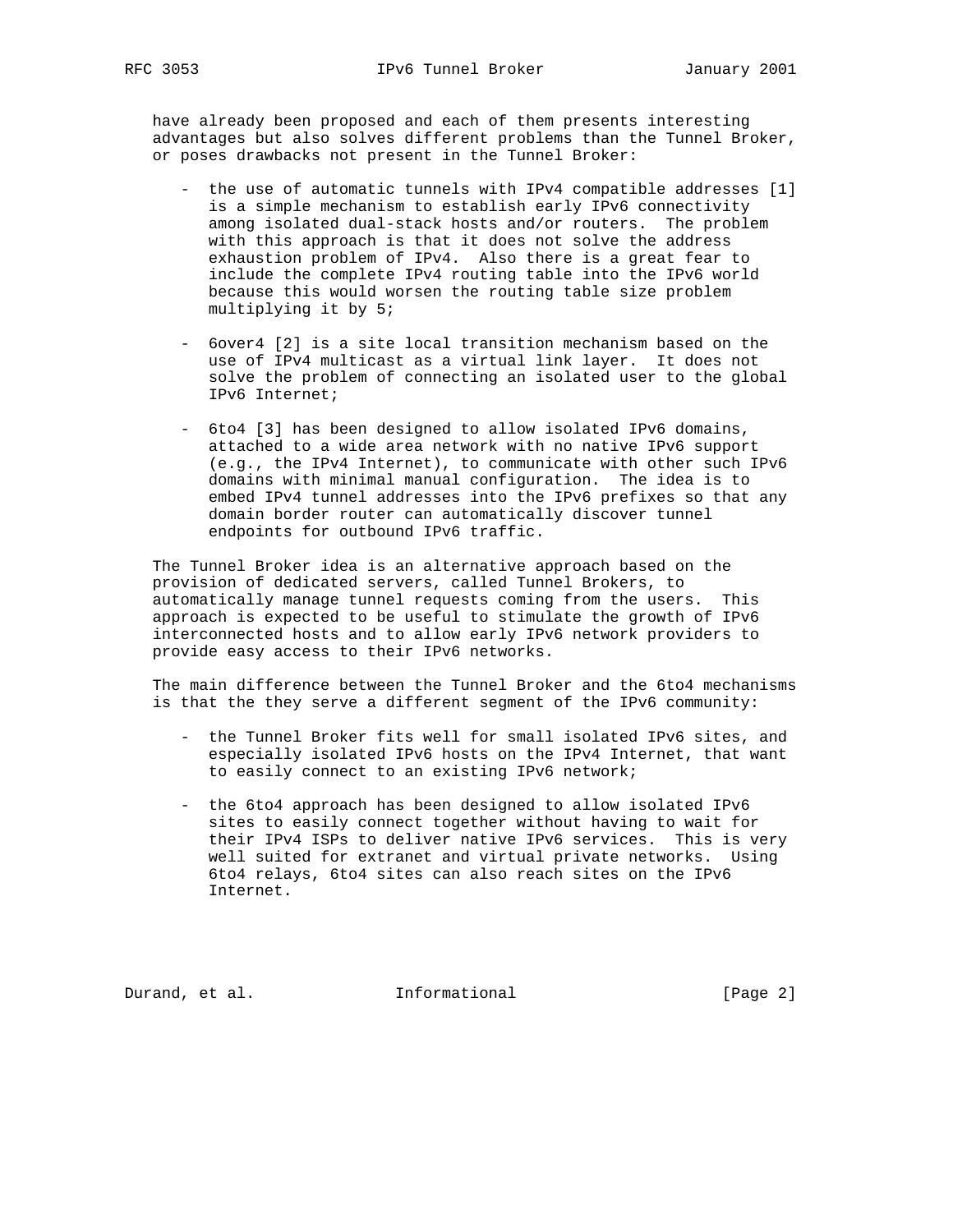In addition, the Tunnel Broker approach allows IPv6 ISPs to easily perform access control on the users enforcing their own policies on network resources utilization.

 This document is intended to present a framework describing the guidelines for the provision of a Tunnel Broker service within the Internet. It does not specify any protocol but details the general architecture of the proposed approach. It also outlines a set of viable alternatives for implementing it. Section 2 provides an overall description of the Tunnel Broker model; Section 3 reports known limitations to the model; Section 4 briefly outlines other possible applications of the Tunnel Broker approach; Section 5 addresses security issues.

2. Tunnel Broker Model

 Tunnel brokers can be seen as virtual IPv6 ISPs, providing IPv6 connectivity to users already connected to the IPv4 Internet. In the emerging IPv6 Internet it is expected that many tunnel brokers will be available so that the user will just have to pick one. The list of the tunnel brokers should be referenced on a "well known" web page (e.g. on http://www.ipv6.org) to allow users to choose the "closest" one, the "cheapest" one, or any other one.

 The tunnel broker model is based on the set of functional elements depicted in figure 1.

Durand, et al. 1nformational 1999 [Page 3]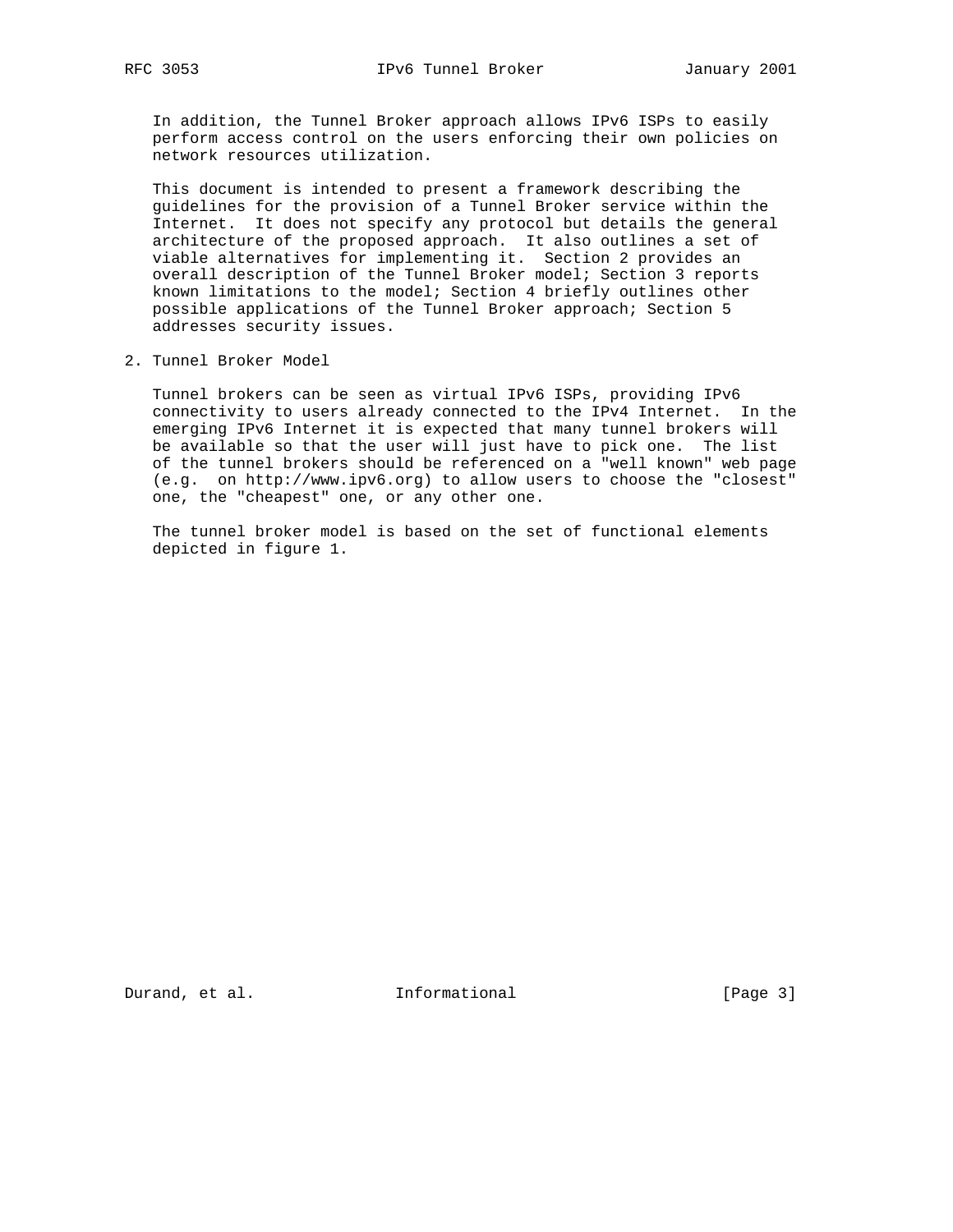



Figure 1: the Tunnel Broker model

### 2.1 Tunnel Broker (TB)

 The TB is the place where the user connects to register and activate tunnels. The TB manages tunnel creation, modification and deletion on behalf of the user.

 For scalability reasons the tunnel broker can share the load of network side tunnel end-points among several tunnel servers. It sends configuration orders to the relevant tunnel server whenever a tunnel has to be created, modified or deleted. The TB may also register the user IPv6 address and name in the DNS.

 A TB must be IPv4 addressable. It may also be IPv6 addressable, but this is not mandatory. Communications between the broker and the servers can take place either with IPv4 or IPv6.

2.2 Tunnel server (TS)

 A TS is a dual-stack (IPv4 & IPv6) router connected to the global Internet. Upon receipt of a configuration order coming from the TB, it creates, modifies or deletes the server side of each tunnel. It may also maintain usage statistics for every active tunnel.

Durand, et al. 1nformational 1999 [Page 4]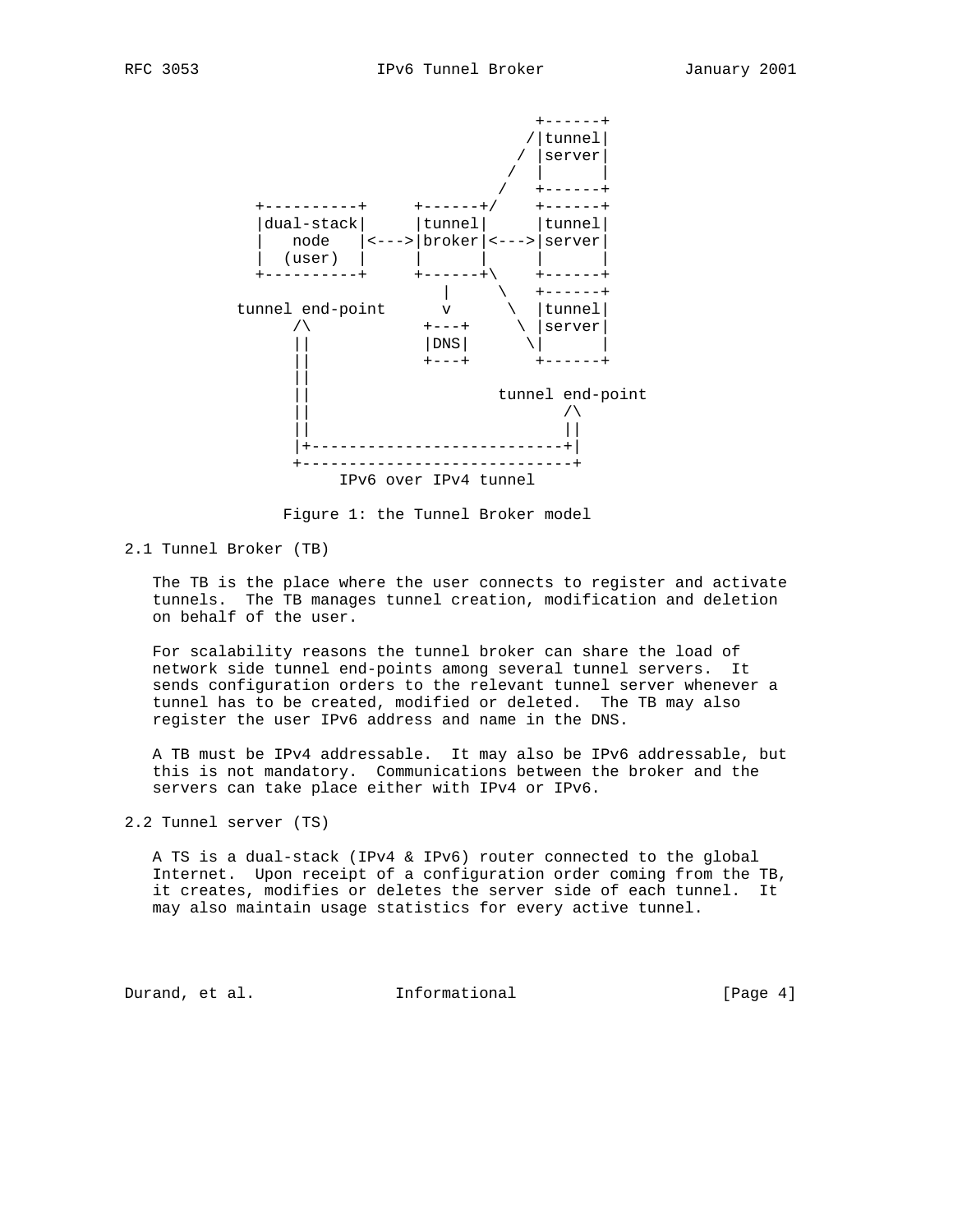# 2.3 Using the Tunnel Broker

 The client of the Tunnel Broker service is a dual-stack IPv6 node (host or router) connected to the IPv4 Internet. Approaching the TB, the client should be asked first of all to provide its identity and credentials so that proper user authentication, authorization and (optionally) accounting can be carried out (e.g., relying on existing AAA facilities such as RADIUS). This means that the client and the TB have to share a pre-configured or automatically established security association to be used to prevent unauthorized use of the service. With this respect the TB can be seen as an access-control server for IPv4 interconnected IPv6 users.

 Once the client has been authorized to access the service, it should provide at least the following information:

- the IPv4 address of the client side of the tunnel;
- a name to be used for the registration in the DNS of the global IPv6 address assigned to the client side of the tunnel;
- the client function (i.e., standalone host or router).

 Moreover, if the client machine is an IPv6 router willing to provide connectivity to several IPv6 hosts, the client should be asked also to provide some information about the amount of IPv6 addresses required. This allows the TB to allocate the client an IPv6 prefix that fits its needs instead of a single IPv6 address.

The TB manages the client requests as follows:

- it first designates (e.g., according to some load sharing criteria defined by the TB administrator) a Tunnel Server to be used as the actual tunnel end-point at the network side;
- it chooses the IPv6 prefix to be allocated to the client; the prefix length can be anything between 0 and 128, most common values being 48 (site prefix), 64 (subnet prefix) or 128 (host prefix);
- it fixes a lifetime for the tunnel;
- it automatically registers in the DNS the global IPv6 addresses assigned to the tunnel end-points;
- it configures the server side of the tunnel;

Durand, et al. **Informational** [Page 5]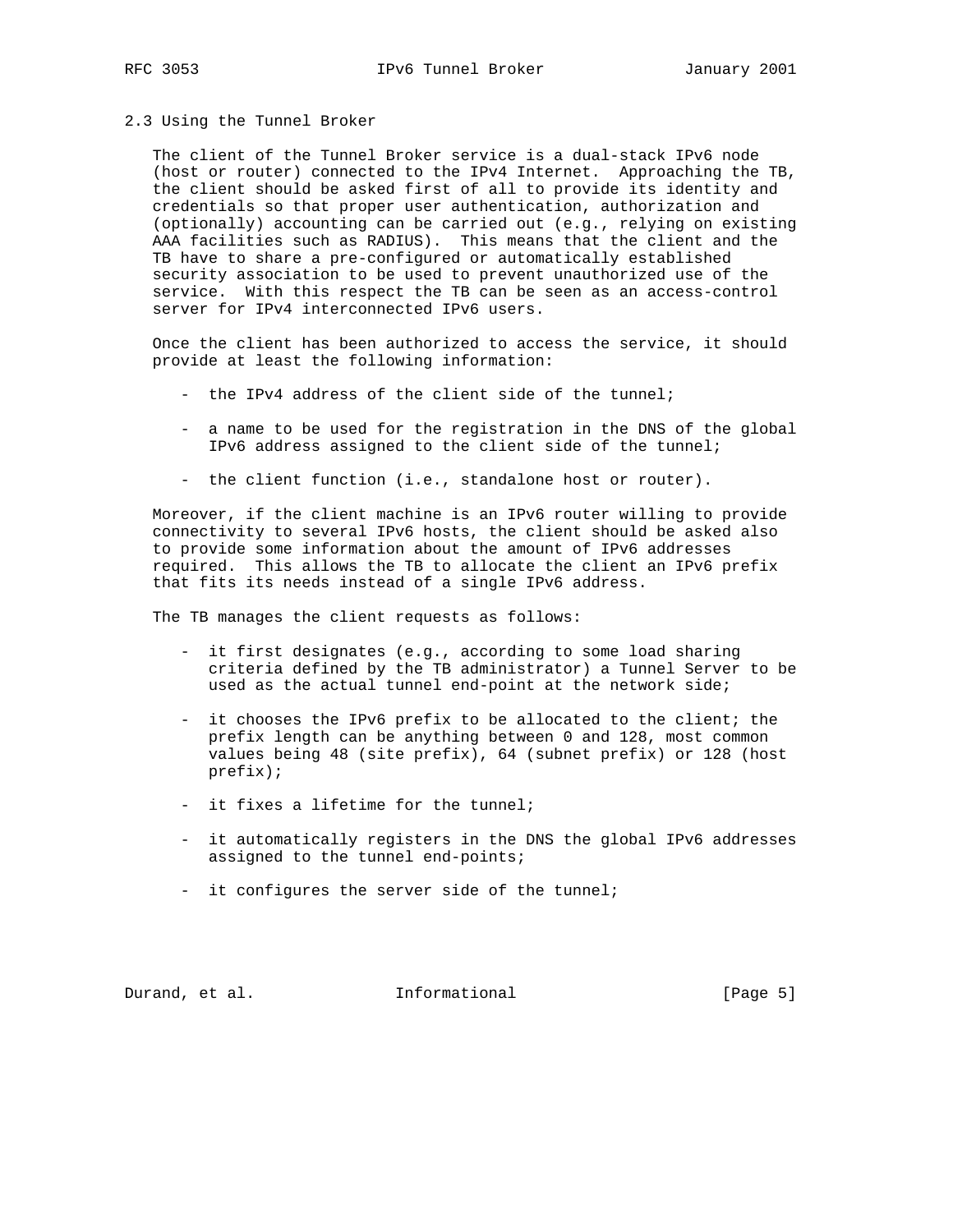- it notifies the relevant configuration information to the client, including tunnel parameters and DNS names.

 After the above configuration steps have been carried out (including the configuration of the client), the IPv6 over IPv4 tunnel between the client host/router and the selected TS is up and working, thus allowing the tunnel broker user to get access to the 6bone or any other IPv6 network the TS is connected to.

### 2.4 IPv6 address assignment

 The IPv6 addresses assigned to both sides of each tunnel must be global IPv6 addresses belonging to the IPv6 addressing space managed by the TB.

 The lifetime of these IPv6 addresses should be relatively long and potentially longer than the lifetime of the IPv4 connection of the user. This is to allow the client to get semipermanent IPv6 addresses and associated DNS names even though it is connected to the Internet via a dial-up link and gets dynamically assigned IPv4 addresses through DHCP.

## 2.5 Tunnel management

 Active tunnels consume precious resources on the tunnel servers in terms of memory and processing time. For this reason it is advisable to keep the number of unused tunnels as small as possible deploying a well designed tunnel management mechanism.

 Each IPv6 over IPv4 tunnel created by the TB should at least be assigned a lifetime and removed after its expiration unless an explicit lifetime extension request is submitted by the client.

 Obviously this is not an optimal solution especially for users accessing the Internet through short-lived and dynamically addressed IPv4 connections (e.g., dial-up links). In this case a newly established tunnel is likely to be used just for a short time and then never again, in that every time the user reconnects he gets a new IPv4 address and is therefore obliged either to set-up a new tunnel or to update the configuration of the previous one. In such a situation a more effective tunnel management may be achieved by having the TS periodically deliver to the TB IPv6 traffic and reachability statistics for every active tunnel. In this way, the TB can enforce a tunnel deletion after a period of inactivity without waiting for the expiration of the related lifetime which can be relatively longer (e.g., several days).

Durand, et al. 1nformational 1999 [Page 6]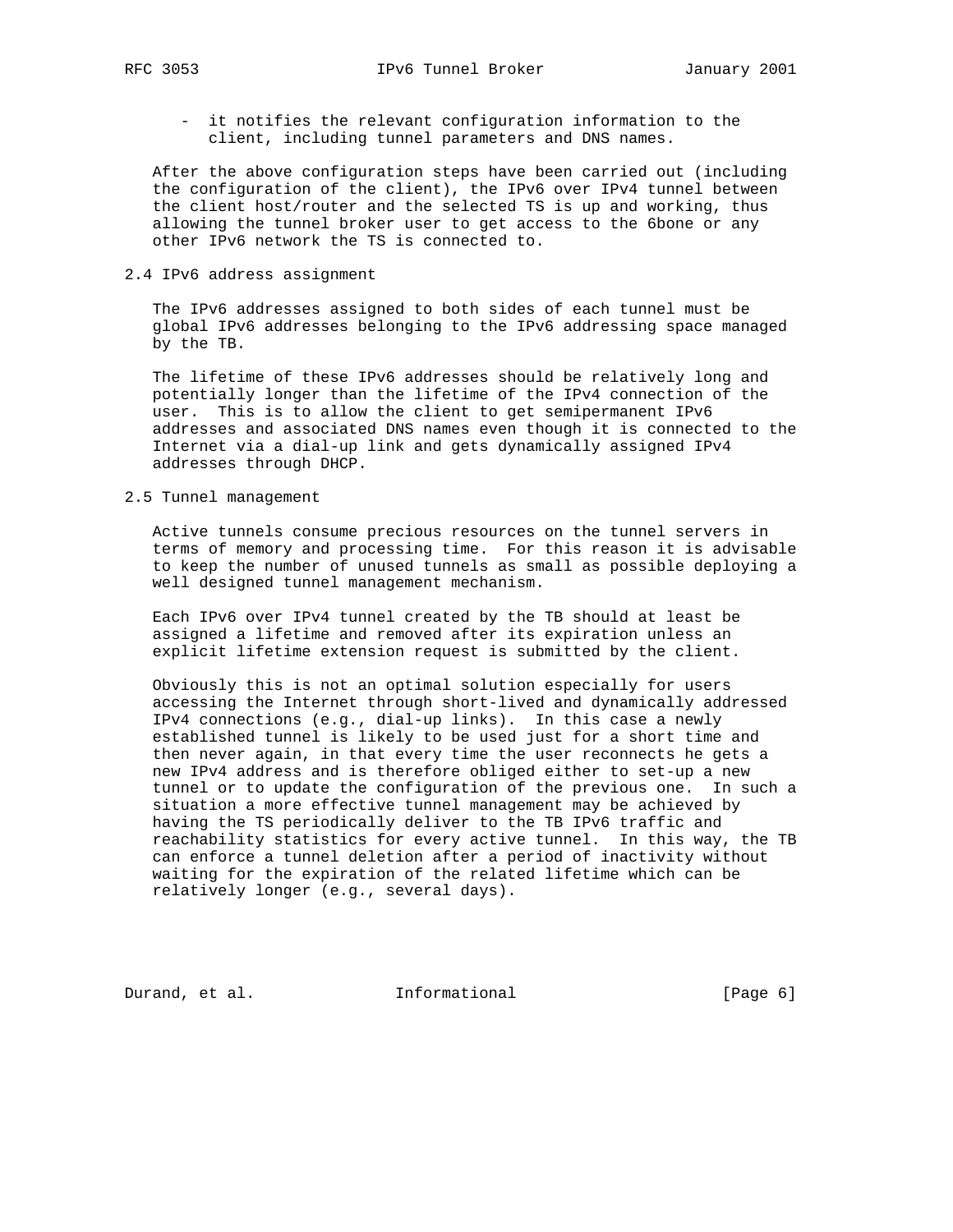Another solution may be to implement some kind of tunnel management protocol or keep-alive mechanism between the client and the TS (or between the client and the TB) so that each tunnel can be immediately released after the user disconnects (e.g., removing his tunnel end point or tearing down his IPv4 connection to the Internet). The drawback of this policy mechanism is that it also requires a software upgrade on the client machine in order to add support for the ad-hoc keep-alive mechanism described above.

 Moreover, keeping track of the tunnel configuration even after the user has disconnected from the IPv4 Internet may be worth the extra cost. In this way, in fact, when the user reconnects to the Internet, possibly using a different IPv4 address, he could just restart the tunnel by getting in touch with the TB again. The TB could then order a TS to re-create the tunnel using the new IPv4 address of the client but reusing the previously allocated IPv6 addresses. That way, the client could preserve a nearly permanent (static) IPv6 address even though its IPv4 address is dynamic. It could also preserve the associated DNS name.

2.6 Interactions between client, TB, TS and DNS

 As previously stated, the definition of a specific set of protocols and procedures to be used for the communication among the various entities in the Tunnel Broker architecture is outside of the scope of the present framework document. Nevertheless, in the reminder of this section some viable technical alternatives to support client-TB, TB-TS and TB-DNS interactions are briefly described in order to help future implementation efforts or standardization initiatives.

 The interaction between the TB and the user could be based on http. For example the user could provide the relevant configuration information (i.e., the IPv4 address of the client side of the tunnel, etc.) by just filling up some forms on a Web server running on the TB. As a result the server could respond with an html page stating that the server end-point of the tunnel is configured and displaying all the relevant tunnel information.

 After that, the most trivial approach would be to leave the user to configure the client end-point of the tunnel on his own. However, it should be highly valuable to support a mechanism to automate this procedure as much as possible.

 Several options may be envisaged to assist the Tunnel Broker user in the configuration of his dual-stack equipment. The simplest option is that the TB could just prepare personalized activation and de activation scripts to be run off-line on the client machine to achieve easy set-up of the client side tunnel end-point. This

Durand, et al. 1nformational 1999 [Page 7]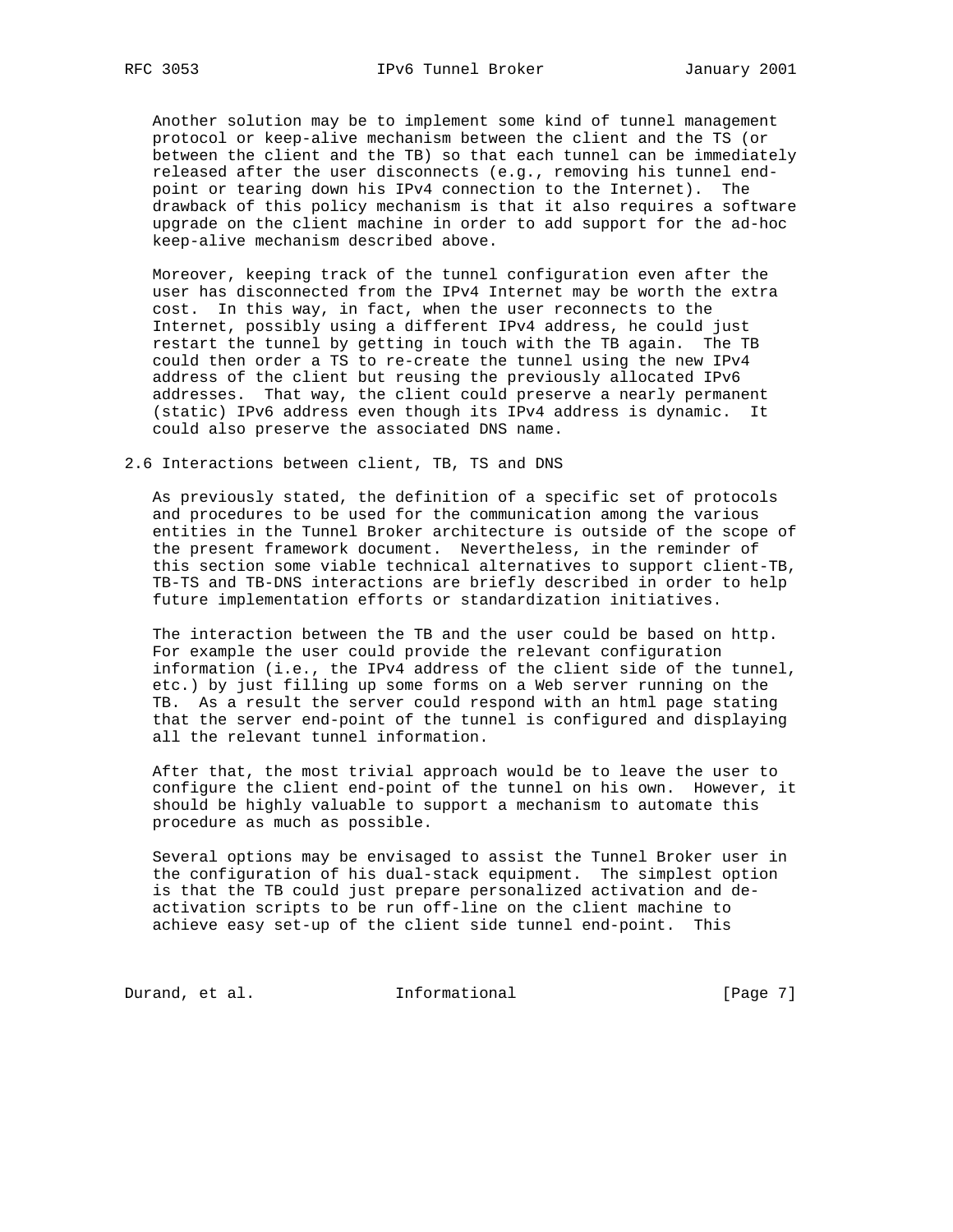solution is clearly the easiest to implement and operate in that it does not require any software extension on the client machine. However, it raises several security concerns because it may be difficult for the user to verify that previously downloaded scripts do not perform illegal or dangerous operations once executed.

 The above described security issues could be elegantly overcome by defining a new MIME (Multipurpose Internet Mail Extension) content type (e.g., application/tunnel) [4,5] to be used by the TB to deliver the tunnel parameters to the client. In this case, there must be a dedicated agent running on the client to process this information and actually set-up the tunnel end-point on behalf of the user. This is a very attractive approach which is worth envisaging. In particular, the definition of the new content-type might be the subject of a future ad-hoc document.

 Several options are available also to achieve proper interaction between the broker and the Tunnel Servers. For example a set of simple RSH commands over IPsec could be used for this purpose. Another alternative could be to use SNMP or to adopt any other network management solution.

 Finally, the Dynamic DNS Update protocol [6] should be used for automatic DNS update (i.e., to add or delete AAAA, A6 and PTR records from the DNS zone reserved for Tunnel Broker users) controlled by the TB. A simple alternative would be for the TB to use a small set of RSH commands to dynamically update the direct and inverse databases on the authoritative DNS server for the Tunnel Broker users zone (e.g. broker.isp-name.com).

2.7 Open issues

 Real usage of the TB service may require the introduction of accounting/billing functions.

3. Known limitations

 This mechanism may not work if the user is using private IPv4 addresses behind a NAT box.

4. Use of the tunnel broker concept in other areas

 The Tunnel Broker approach might be efficiently exploited also to automatically set-up and manage any other kind of tunnel, such as a multicast tunnel (e.g., used to interconnect multicast islands within the unicast Internet) or an IPsec tunnel.

Durand, et al. 1nformational 1999 [Page 8]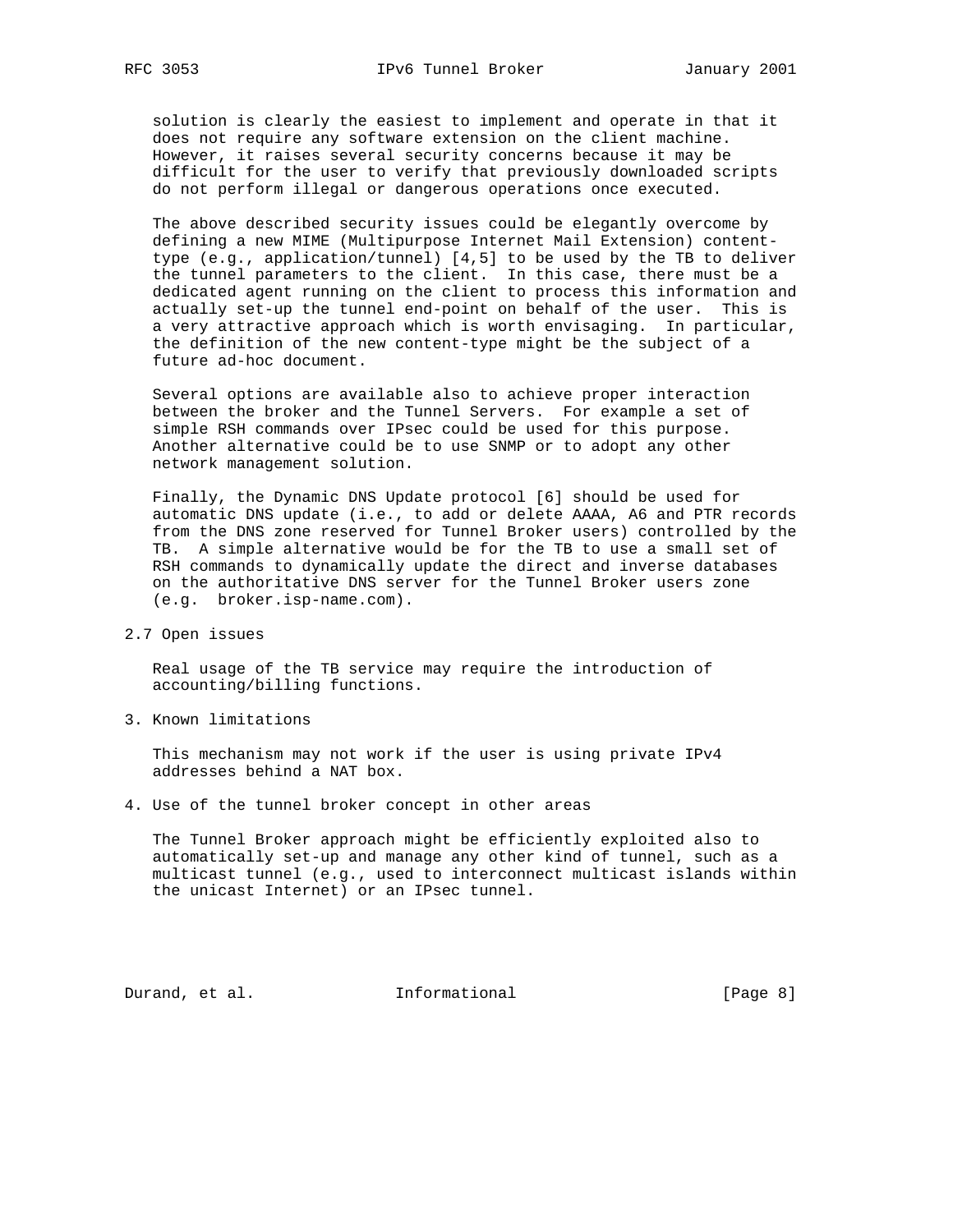Moreover, the idea of deploying a dedicated access-control server, like the TB, to securely authorize and assist users that want to gain access to an IPv6 network might prove useful also to enhance other transition mechanisms. For example it would be possible to exploit a similar approach within the 6to4 model to achieve easy relay discovery. This would make life easier for early 6to4 adopters but would also allow the ISPs to better control the usage of their 6to4 relay facilities (e.g., setting up appropriate usage policies).

5. Security Considerations

 All the interactions between the functional elements of the proposed architecture need to be secured:

- the interaction between the client and TB;
- the interaction between the TB and the Tunnel Server;
- the interaction between the TB and the DNS.

 The security techniques adopted for each of the required interactions is dependent on the implementation choices.

 For the client-TB interaction, the usage of http allows the exploitation of widely adopted security features, such as SSL (Secure Socket Layer) [7], to encrypt data sent to and downloaded from the web server. This also makes it possible to rely on a simple "username" and "password" authentication procedure and on existing AAA facilities (e.g., RADIUS) to enforce access-control.

 For the TB-TS interaction secure SNMP could be adopted [8,9,10]. If the dynamic DNS update procedure is used for the TB-DNS interaction, the security issues are the same as discussed in [11]. Otherwise, if a simpler approach based on RSH commands is used, standard IPsec mechanisms can be applied [12].

 Furthermore, if the configuration of the client is achieved running scripts provided by the TB, these scripts must be executed with enough privileges to manage network interfaces, such as an administrator/root role. This can be dangerous and should be considered only for early implementations of the Tunnel Broker approach. Transferring tunnel configuration parameters in a MIME type over https is a more secure approach.

 In addition a loss of confidentiality may occur whenever a dial-up user disconnects from the Internet without tearing down the tunnel previously established through the TB. In fact, the TS keeps tunneling the IPv6 traffic addressed to that user to his old IPv4

Durand, et al. 1nformational 1999 [Page 9]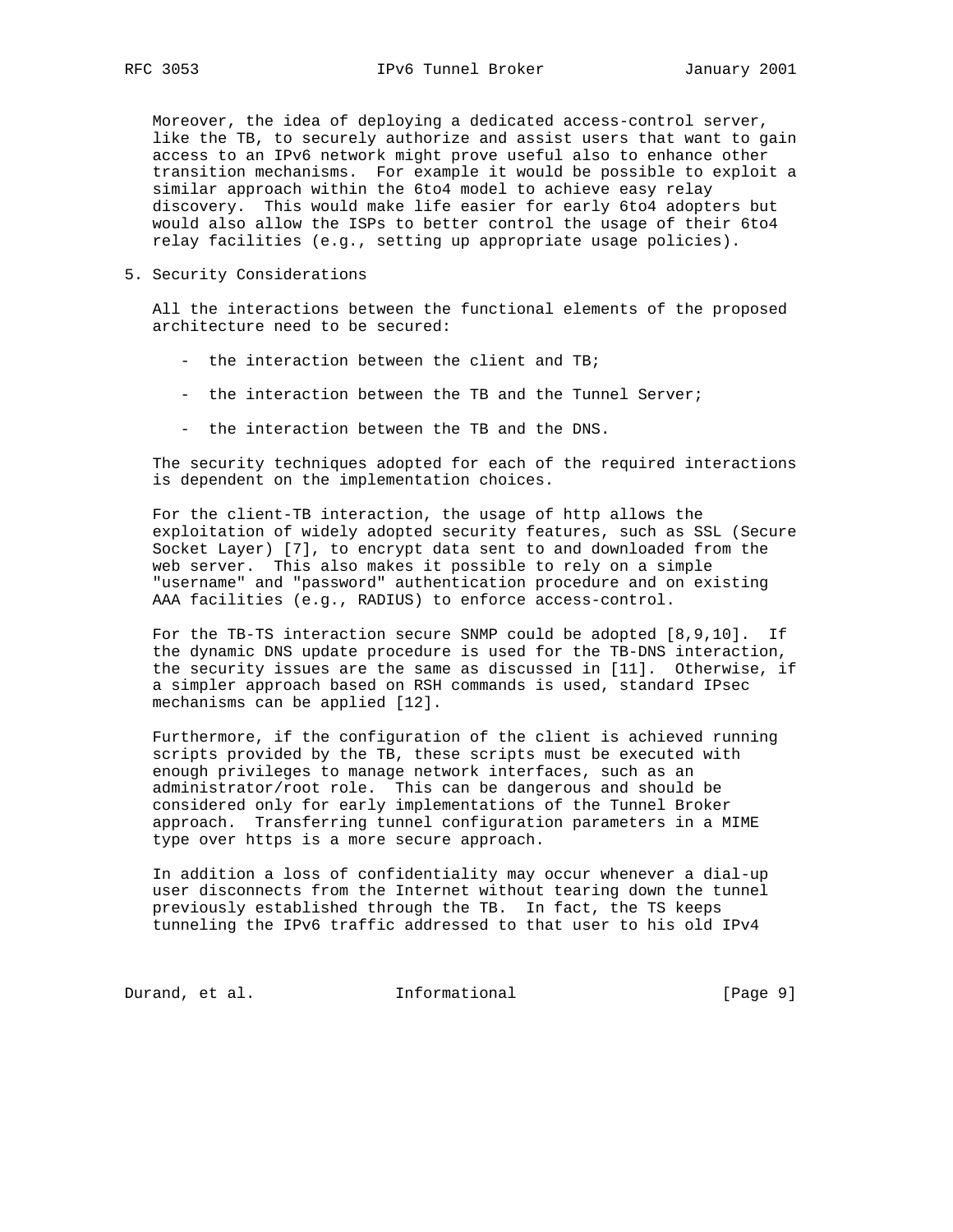address regardless of the fact that in the meanwhile that IPv4 address could have been dynamically assigned to another subscriber of the same dial-up ISP. This problem could be solved by implementing on every tunnel the keep-alive mechanism outlined in section 2.5 thus allowing the TB to immediately stop IPv6 traffic forwarding towards disconnected users.

 Finally TBs must implement protections against denial of service attacks which may occur whenever a malicious user exhausts all the resources available on the tunnels server by asking for a lot of tunnels to be established altogether. A possible protection against this attack could be achieved by administratively limiting the number of tunnels that a single user is allowed to set-up at the same time.

6. Acknowledgments

 Some of the ideas refining the tunnel broker model came from discussion with Perry Metzger and Marc Blanchet.

- 7. References
	- [1] Gilligan, R. and E. Nordmark, "Transition Mechanisms for IPv6 Hosts and Routers", RFC 1933, April 1996.
	- [2] Carpenter, B. and C. Jung, "Transmission of IPv6 over IPv4 Domains without Explicit Tunnels", RFC 2529, March 1999.
	- [3] Carpenter, B. and K. Moore, "Connection of IPv6 Domains via IPv4 Clouds without Explicit Tunnels", Work in Progress.
	- [4] Freed, N. and N. Borenstein, "Multipurpose Internet Mail Extensions (MIME) Part One: Format of Internet Message Bodies, RFC 2045, November 1996.
	- [5] Freed, N. and N. Borenstein, "Multipurpose Internet Mail Extensions (MIME) Part Two: Media Types", RFC 2046, November 1996.
	- [6] Vixie, P., Editor, Thomson, T., Rekhter, Y. and J. Bound, "Dynamic Updates in the Domain Name System (DNS UPDATE)", RFC 2136, April 1997.
	- [7] Guttman, E., Leong, L. and G. Malkin, "Users' Security Handbook", FYI 34, RFC 2504, February 1999.
	- [8] Wijnen, B., Harrington, D. and R. Presuhn, "An Architecture for Describing SNMP Management Frameworks", RFC 2571, April 1999.

Durand, et al. 10 Informational [Page 10]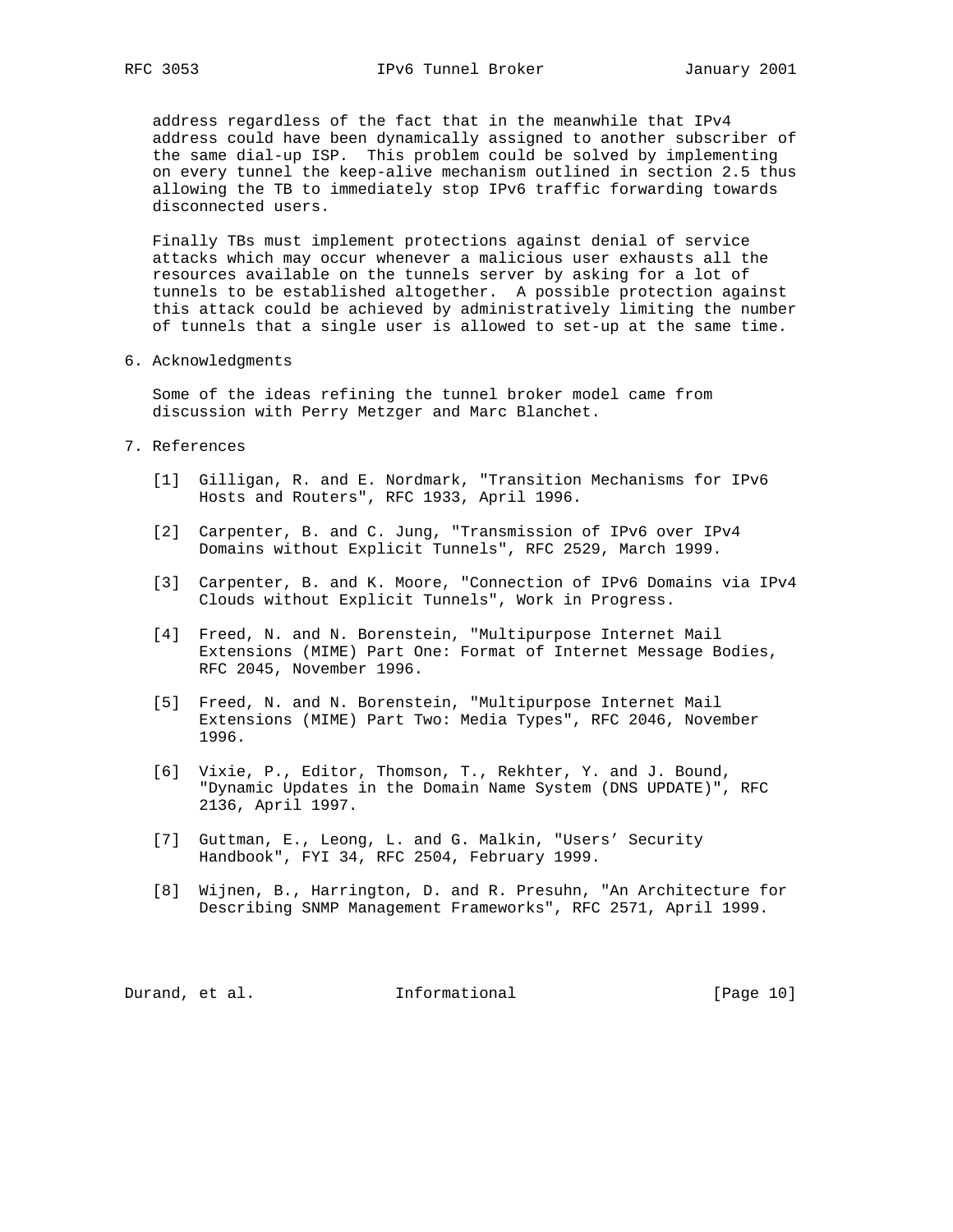- [9] Blumenthal, U. and B. Wijnen, "User-based Security Model (USM) for version 3 of the Simple Network Management Protocol (SNMPv3)", RFC 2574, April 1999.
- [10] Wijnen, B., Presuhn, R. and K. McCloghrie, "View-based Access Control Model (VACM) for the Simple Network Management Protocol (SNMP)", RFC 2575, April 1999.
- [11] Eastlake, D., "Secure Domain Name System Dynamic Update", RFC 2137, April 1997.
- [12] Kent, S. and R. Atkinson, "Security Architecture for the Internet Protocol", RFC 2401, November 1998.

Durand, et al. 10 Informational 1999 [Page 11]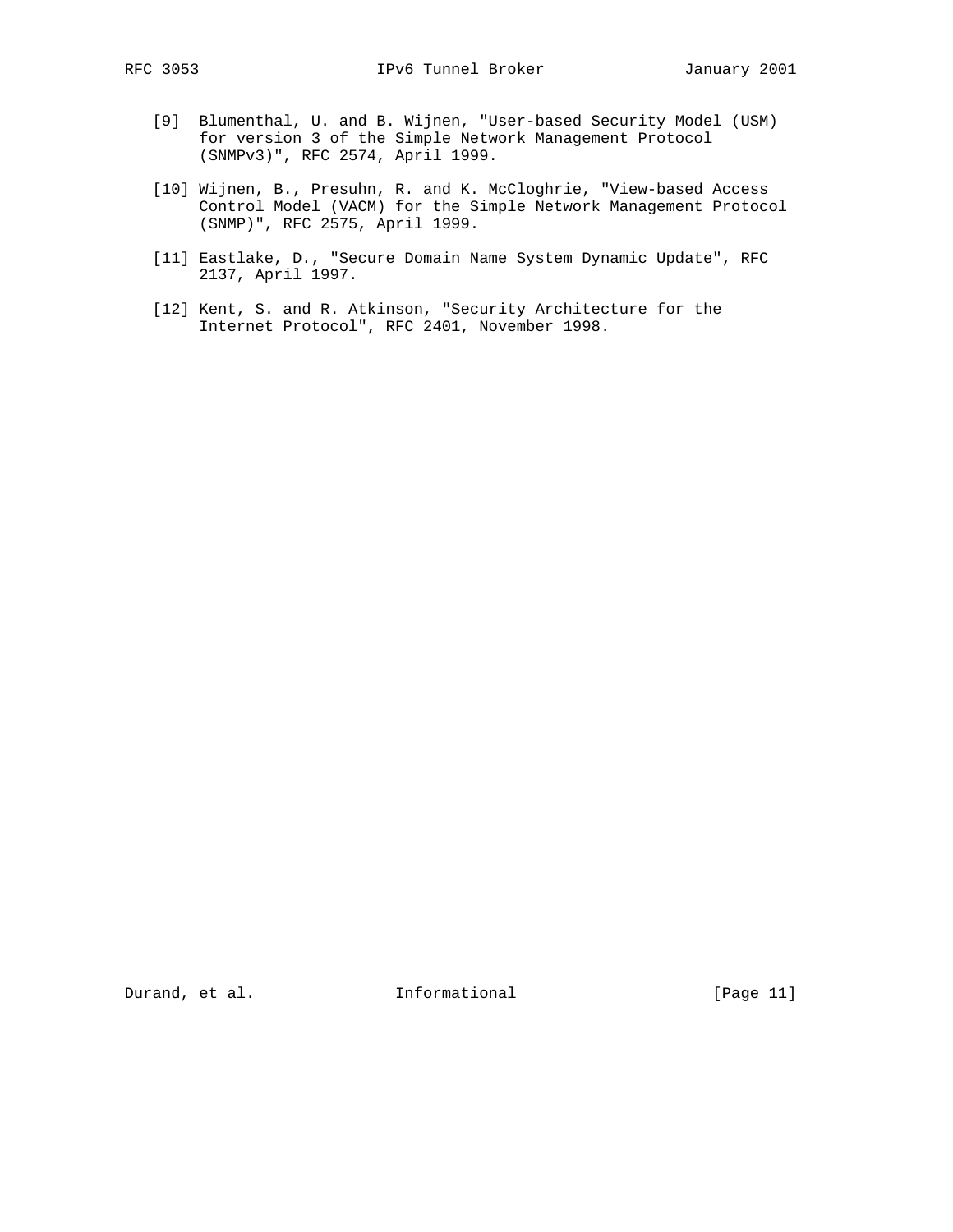8. Authors' Addresses Alain Durand SUN Microsystems, Inc 901 San Antonio Road MPK17-202 Palo Alto, CA 94303-4900 USA Phone: +1 650 786 7503 EMail: Alain.Durand@sun.com Paolo Fasano S.p.A. CSELT S.p.A. Switching and Network Services - Networking via G. Reiss Romoli, 274 10148 TORINO Italy Phone: +39 011 2285071 EMail: paolo.fasano@cselt.it Ivano Guardini CSELT S.p.A. Switching and Network Services - Networking via G. Reiss Romoli, 274 10148 TORINO Italy Phone: +39 011 2285424 EMail: ivano.guardini@cselt.it Domenico Lento TIM Business Unit Project Management via Orsini, 9 90100 Palermo Italy Phone: +39 091 7583243 EMail: dlento@mail.tim.it

Durand, et al. 1nformational [Page 12]